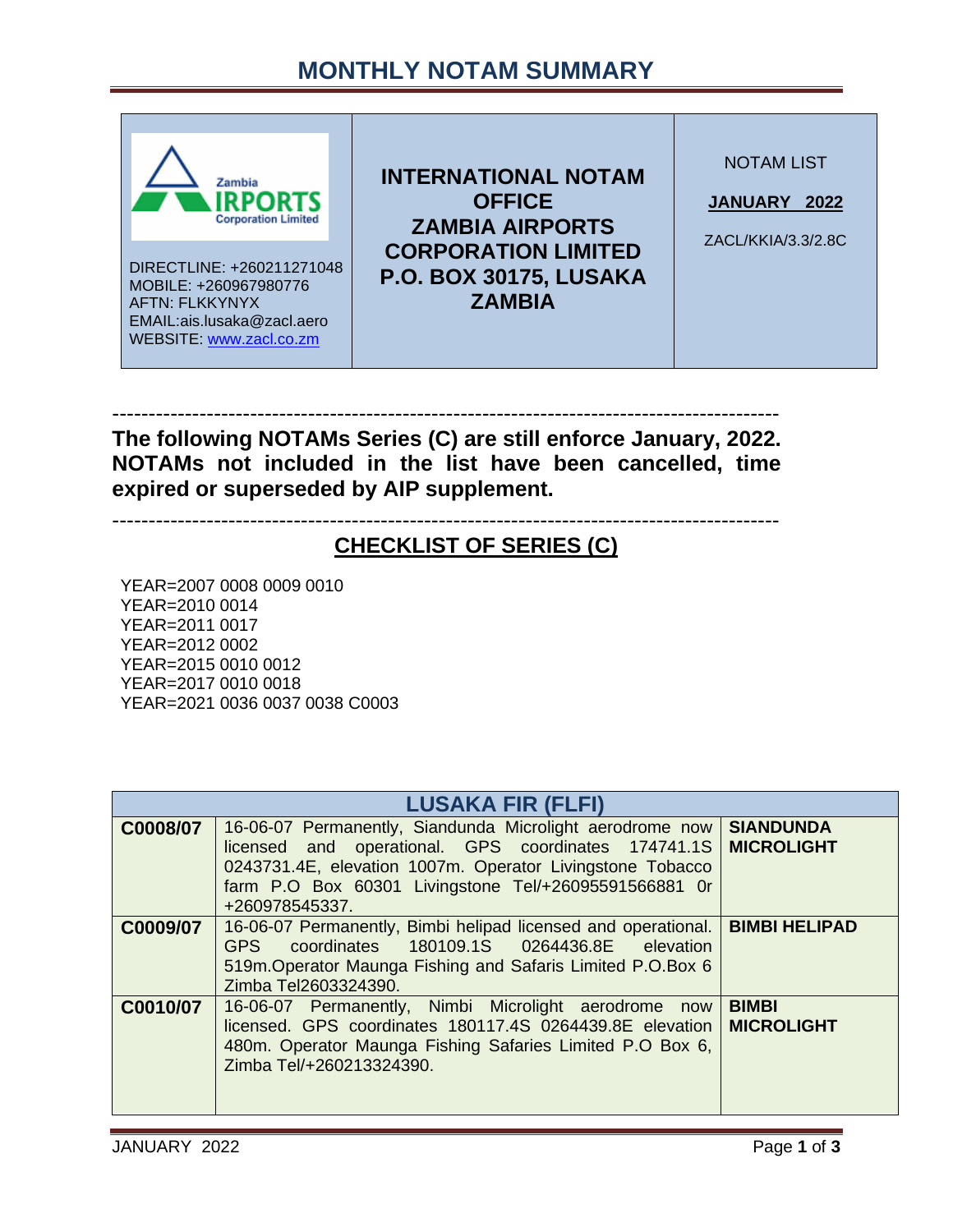## **MONTHLY NOTAM SUMMARY**

| C0014/10                                                                                                                                                                                                   | 31-08-10 Permanently, Masebe airstrip in Mkushi coordinates<br>S134647.8E 01291758.5 resumed normal operation.                                                                                                                                                                                                                          | <b>MASEBE AIRSTRIP</b>                      |
|------------------------------------------------------------------------------------------------------------------------------------------------------------------------------------------------------------|-----------------------------------------------------------------------------------------------------------------------------------------------------------------------------------------------------------------------------------------------------------------------------------------------------------------------------------------|---------------------------------------------|
| C0017/11                                                                                                                                                                                                   | 31-08-11 Permanently, Lilayi Airstrip closed.                                                                                                                                                                                                                                                                                           | <b>LILAYI AIRSTRIP</b>                      |
| C0002/12                                                                                                                                                                                                   | $16 - 01 - 12$<br>Kapamba<br>Airfield<br>Permanently,<br>coordinates<br>132200S0313400E, operated by Mfuwe Trails Zambia Limited.                                                                                                                                                                                                       | <b>KAPAMBA</b><br><b>AIRFIELD</b>           |
| C0010/15                                                                                                                                                                                                   | 18-06-15 Permanently, Landing at city airport after 1500 UTC<br>using RWY26 is restricted.                                                                                                                                                                                                                                              | <b>LUSAKA CITY</b><br><b>AIRPORT (FLLC)</b> |
| C0012/15                                                                                                                                                                                                   | 14-07-15 Permanently, KULEFU AERODROME<br><b>LOCATION:</b><br>S153628.3E0294818.6<br>RWY HDG:<br>09/27 RWY Length :900M<br>RWY WIDITH: 30M Strip Dimensions: 1000X90M<br>STS: Serviceable. Pilots to be warned that there is a Gulley at the<br>end of RWY 09 overrun (just after 100 Meters from the displaced<br>threshold markings). | <b>KULEFU</b><br><b>AERODROME</b>           |
| C0010/17                                                                                                                                                                                                   | 08-05-17 Permanently, There are power lines in the approach<br>path on the southwest end of the runway 06/24. The power lines<br>are about 12 metres high and 150 meters away from the threshold.<br>Pilots to exercise caution.                                                                                                        | <b>NKAMBA BAY</b>                           |
| C0018/17                                                                                                                                                                                                   | 28-08-17 Permanently, RWY 21 at Mukinge Aerodrome has<br>ZESCO power lines in the Approach path about 20Metres from<br>the runway over run. Coordinates: 132838.8S 0255121.4E,<br>Elevation 122metres. Pilots to exercise caution when landing.                                                                                         | <b>MUKINGE</b><br><b>AERODROME</b>          |
| C0037/21                                                                                                                                                                                                   | 21-12-21 until 21-03-22 Aerodrome closed due to works in<br>progress                                                                                                                                                                                                                                                                    | <b>CHINSALI</b><br><b>AERODROME</b>         |
| C0038/21                                                                                                                                                                                                   | 21-12-21 until 21-03-22 Aerodrome closed due to work in<br>progress                                                                                                                                                                                                                                                                     | <b>KASABA BAY</b><br><b>AERODROME</b>       |
| C0003/22                                                                                                                                                                                                   | 10-01-22 until 10-04-22 Tower erected in the vicinity of Loloma<br>Mission Airstrip (S132351.6 E0242033.60 on short final of<br>runway 25. Obstacle height of 1146M. Pilots are advised to take<br>caution                                                                                                                              | <b>TOWER</b><br><b>ERECTED</b>              |
| <b>AIP Amendment</b><br>001/2008<br>012/2021<br><b>AIRAC AIP Supplement</b><br><b>AIP Supplement</b><br>017/2021<br><b>Series A</b><br><b>AIC</b><br>014/2021<br><b>AIC</b><br><b>Series B</b><br>003/2021 |                                                                                                                                                                                                                                                                                                                                         |                                             |